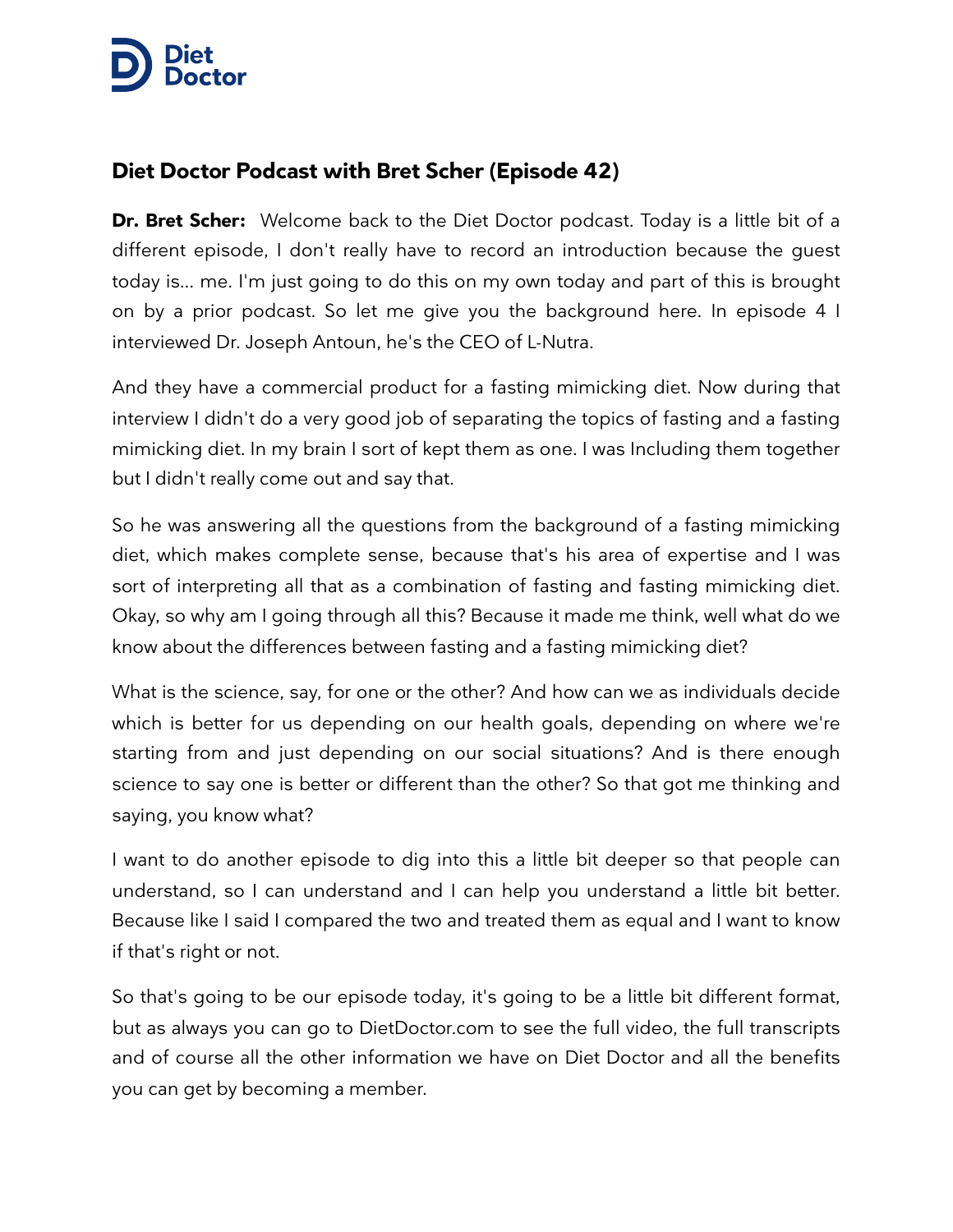So without further ado, we're going to jump right into it. First we need to define fasting because there's so many different types of fasting that we can talk about. So, personally I like to talk about time restricted eating, which can be anything from eating in a 12-hour window and not eating for the next 12 hours, all the way up to about 16-8, 18-6, or even one meal a day where you are just eating during maybe a 30 minute to two hour time window, you're basically having one meal; to me that's time restricted eating.

Well then you talk about periodic fasting or intermittent fasting, which is anything more than 24 hours, where you're going more than a full day of not eating - that's fasting. Now a fasting mimicking diet is when you're still consuming calories throughout the entire day, but it's in a way that's meant to mimic the physiology of fasting. And this is sort of, I guess you could say a new concept that's come up now with a commercially available product which is backed by some research, which we're going to talk about.

And then of course there's chronic caloric restriction that's just over the long-term months, years, decades, reducing your caloric intake to again hopefully beneficially impact your metabolic health, your longevity, your lifespan. So time restricted eating, intermittent fasting, fasting mimicking diet and chronic caloric restriction; those are what I see as the four categories. Now a lot of this talk about intermittent fasting has come from benefits science has shown from chronic caloric restriction.

Pretty much regardless of the life form, from yeast and bacteria all the way up to primates, chronic caloric restriction improves health span. The organisms are healthier longer in their life. They don't get diseases as earlier. And for most of them it actually shows a longevity benefit, they actually live longer as well. Now with the primates there's been a little bit of a discrepancy with two main studies, one showing benefit, one showing no benefit for longevity, but regardless, health span improves.

So chronic caloric restriction improves health span. But here's the kicker, there's that old joke, well, we don't know if reducing your calories long-term make you live longer or not, but it sure feels like you're living longer. I mean and it's no fun. People don't like to chronically reduce their calories for long periods of time. It's just not that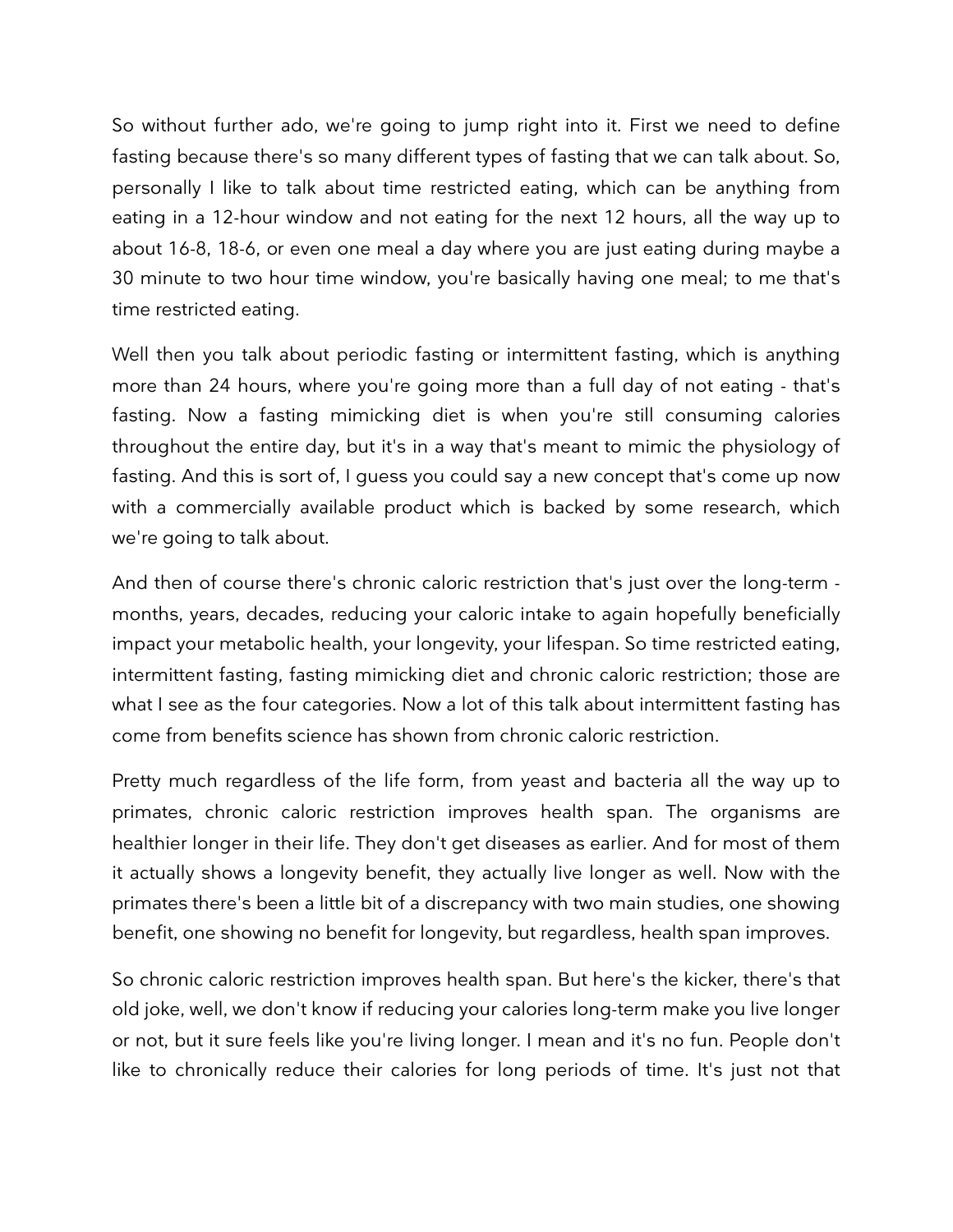enjoyable for most people. And also there is that concern of resetting your resting metabolic rate.

Then all of a sudden your body goes into starvation mode and survival mode. This is because we have some calories coming in but not quite as much as we really want. So we're going to lower the basal metabolic rate. So I'm burning fewer calories at rest, that's my survival mode. So there may be some benefit at first, that then the benefit becomes harder to maintain over time. So that's part of the concern with chronic caloric restriction.

So intermittent fasting or a short term fasting mimicking diet, those help to get the benefits of chronic caloric restriction without the downsides. So we're going to talk a little bit more about that, but first, like I said in the intro, is one better than the other? Is fasting or fasting mimicking diet better than the other? Do they accomplish similar or different benefits?

And are certain sets of people better off for one or the other? Before we answer that question we sort of have to ask though what are we trying to accomplish because we all have different goals. Is our goal losing weight? Is our goal reducing our blood sugar and improving our diabetes and reducing insulin? Is it reducing our blood pressure, affecting our lipids or is it this concept of longevity, living longer, or having a higher health span? They're all similar, but yet also different depending on exactly what you want to get out of it.

And that's where looking at the science makes an impact out. Now, interestingly fasting is sort of a... I guess you could say it's a new topic in terms of health and science, but it's been around for centuries, mostly for religious and cultural reasons. The Ramadan fasting didn't come about because they were worried about autophagy and mTOR and all these fancy science terms we use now.

It's been around for centuries for culture but now it's getting a resurgence in medicine. And it's taken a frameshift because we've always been-- I say use the royal we for medicine... we've been afraid of people going into starvation mode and not eating and the dangers that it can bring on. A lot of studies looking at the dangers of fasting looked at people who were malnourished people who were underweight,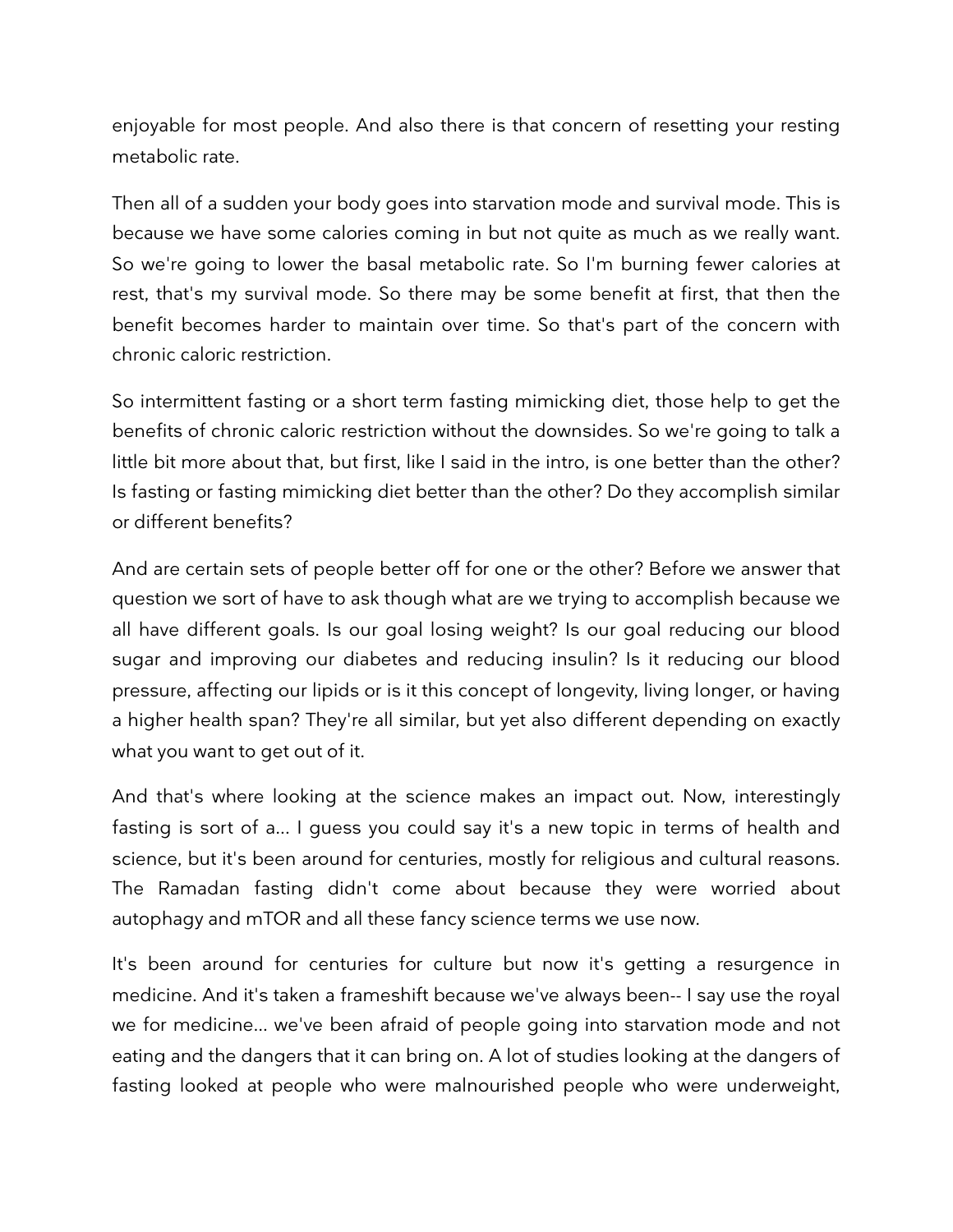which is a completely different concept when you talk about people who are overweight or have diabetes or looking to change their health in ways like that.

So it brings up the concept though of, before we talked about, who should be doing fasting, who should not be doing fasting. And again it's the malnourished people, people who are already underweight, people with eating disorders, certainly people who are pregnant or breast-feeding and then most kids and I throw in the term "most", because if a kid is severely overweight or has diabetes, then intermittent fasting may have a role.

But when you talk about the growth trajectory of kids, fasting becomes a little bit more controversial, so certainly should be done under careful watching. But for most adults who don't fit those other criteria, fasting, at least for the short term, is generally pretty healthy.

One of the big concerns though is if you are taking blood pressure medicines or more importantly blood glucose medicines like insulin or SGLT2 inhibitors or sulfonylureas, drugs that can lower your blood glucose or in the case of the SGLT2 inhibitors can increase the risk of ketoacidosis, if you're taking those medications you have to work with your doctor with fasting. And anybody with any chronic medical conditions needs to discuss this with your doctor.

This podcast as with all our podcasts are meant for just some general information for you to assimilate and work with your healthcare provider to make sure you're doing this safely. Because with fasting and taking medications that lower your blood sugar you can be at risk for dangerously low blood sugar. So please be aware of that.

Always important to know who should not be fasting though before we talk about who should be. Also the elderly, the frail, this is not for them. Another concept is how should you feel when you're fasting. And it's okay to be a little bit hungry, it's okay to feel a little bit lower energy, it's okay to have a tiny bit of lightheadedness when you stand up, but you should not feel just wiped out, fatigue and unwell.

You shouldn't feel nauseous, you shouldn't be dizzy all the time. I mean those are signs that something's going wrong. And on the one hand it sounds a little silly, even if I say that, but I've seen people do this because they hear all the benefits of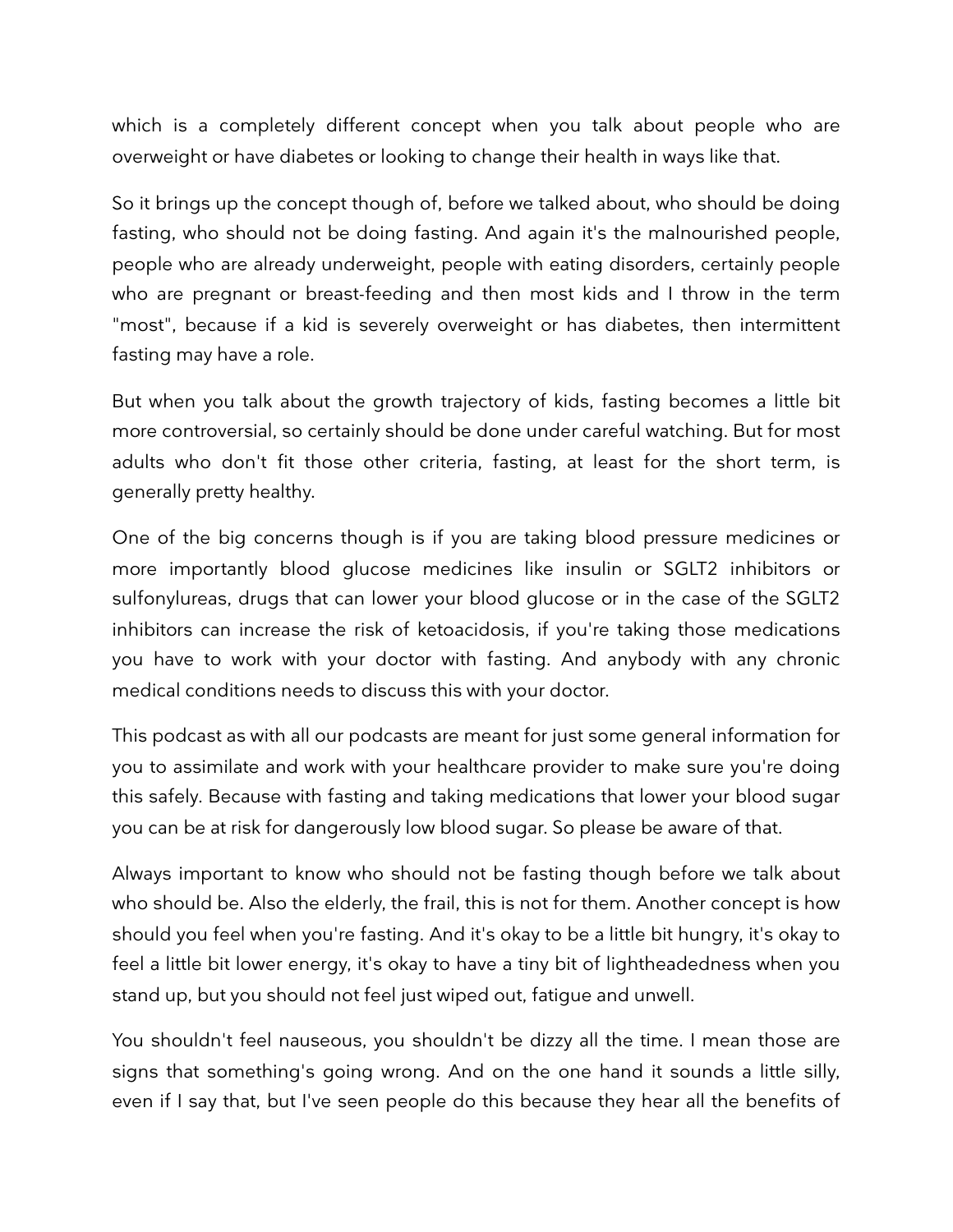fasting so they say, "I just need to toughen up. I just need to stick through this." Well, no, it's not for everybody.

And if you are feeling unwell, stop, drink and eat and consult your physician certainly if it's not going away. So fasting is not supposed to be something that feels awful, that you just have to get yourself through. It's not going to be the most fun thing you do, it's not going to be the most comfortable thing you do, but it shouldn't feel like a struggle the entire time.

So that's an important concept as well. All right, now that we've got all that other way, now let's jump into the science a little bit. So part of the problem and talking about the science of fasting, intermittent fasting or a fasting mimicking diet, is the protocols are very different. Are we talking about alternate day fasting where you eat normally for 24 hours and then you do 24 hours of no eating at all, or even 24 hours of like 500 cal?

Or are you talking about a week of fasting of just hydration? Or are you talking about a 5:2 pattern where you eat normally for five days and fast for two days? There are lots of different protocols. Now interestingly, most of the evidence that I've come across, came from this alternate day fasting protocol 24 hours on, 24 hours off, some with severe calorie restriction, some with no food. But that's where I sum most of the evidence for fasting. And you know, weight loss is the most consistent finding.

Pretty much any fasting protocol, you lose weight and that makes sense. You're not taking in calories, so you're going to start burning your own calories, your own fat for fuel and you're going to lose weight... that makes sense. But some of the other factors that were pretty impressive and backed by literature is improved blood sugar, improved insulin resistance, lower blood pressure, lower hemoglobin A1c, this all part of this metabolic syndrome, this metabolic disease, that is a lifestyle disease from too many calories, too many carbohydrates.

So if you can reduce that with fasting, the evidence shows that those improve. Interestingly not many of these studies though are done on people with diabetes.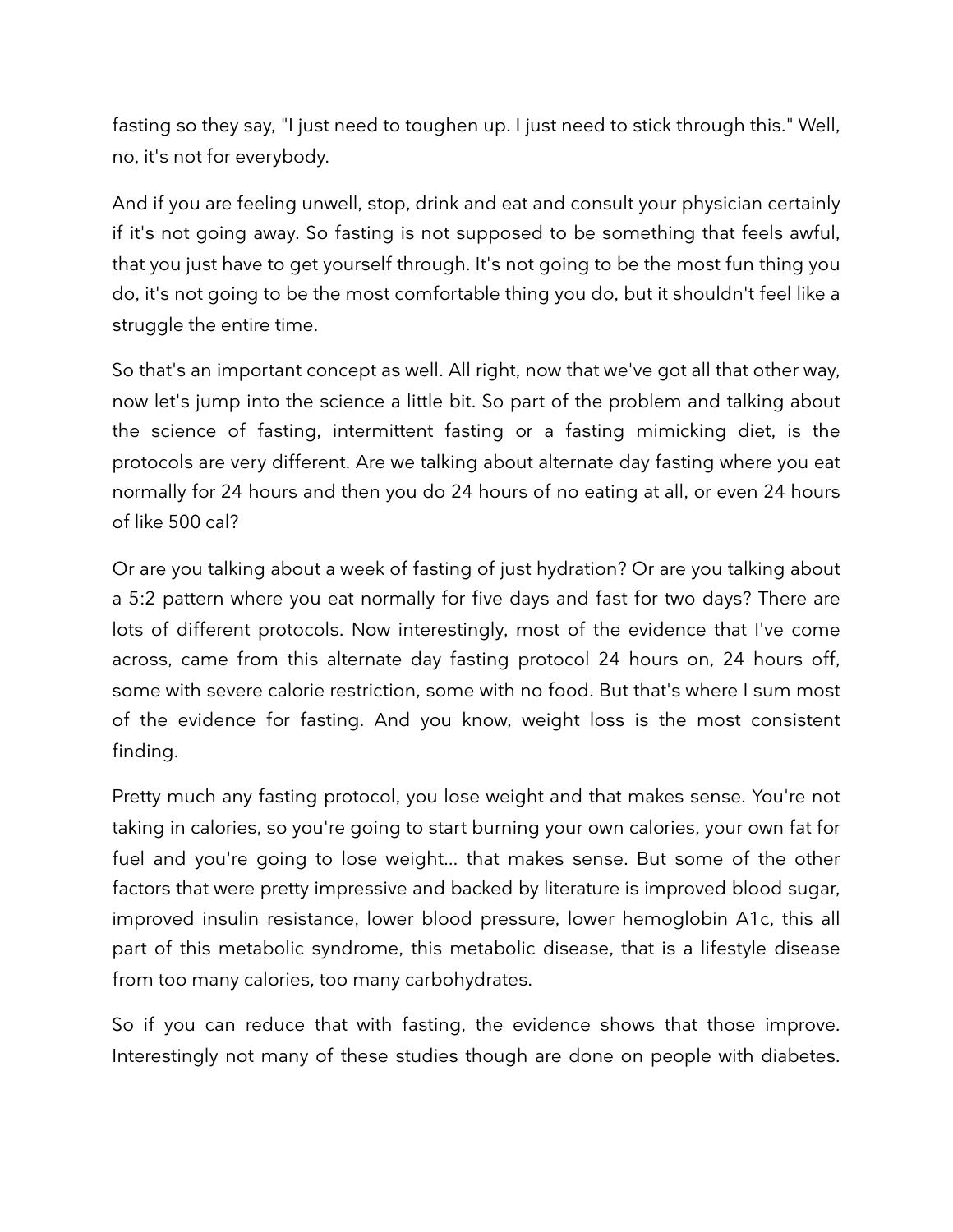Most of these studies are done with overweight people, but not necessarily people with diabetes.

Now that's where we can turn to some of these anecdotal reports, some amazing reports by Dr. Furmli and of course by Dr. Fung at IDM that just with three days of fasting, they get people off of insulin completely and there are some published anecdotal reports. Of course it doesn't mean it happens that way with everybody, but it shows you the power of what it could be used for, for patients with diabetes.

I'd love to see more studies in patients with diabetes, but for the most part people are just overweight or insulin resistant. The studies definitely show that those improve. Now lipids I find it interesting one, of course as a cardiologist I have to spend a little extra time on lipids, but triglycerides lower across the board, HDL does tends to go up a little bit with fasting.

Probably not as much as if you're eating a high-fat diet, but HDL does go up a little bit and LDL, is interesting, because some studies show LDL goes down, and some studies show LDL goes up. I think a lot of it has to do with the duration of fasting. For instance one study from back in 1999 showed that seven days of fasting increased LDL and ApoB, but shorter terms of fasting can decrease it.

And then we don't have as many studies for a week, or two or three weeks, but I'm less concerned with that. In the short-term it can impact LDL. But again, what are we after? Personally as a doctor I'm not worried about what happens to your labs over the next couple of days or weeks. I want to know what happens in the long-term. So big question is, "Is this sustainable?" And all your lab change is going to be sustainable?

And that's where I think the triglycerides are shown to be pretty consistent and stable if you can do intermittent fasting. With the LDL I'm less convinced that there's going to be a longer-term change in the LDL with fasting, although there was another study in 2013 that showed the LDL size improved. So less of the small dense or LDL and more of the larger less dense LDL with just 10 weeks of alternate day fasting.

So I think there is some impact there and again that goes along with improving metabolic health. So the science supports in fasting, certainly in alternate day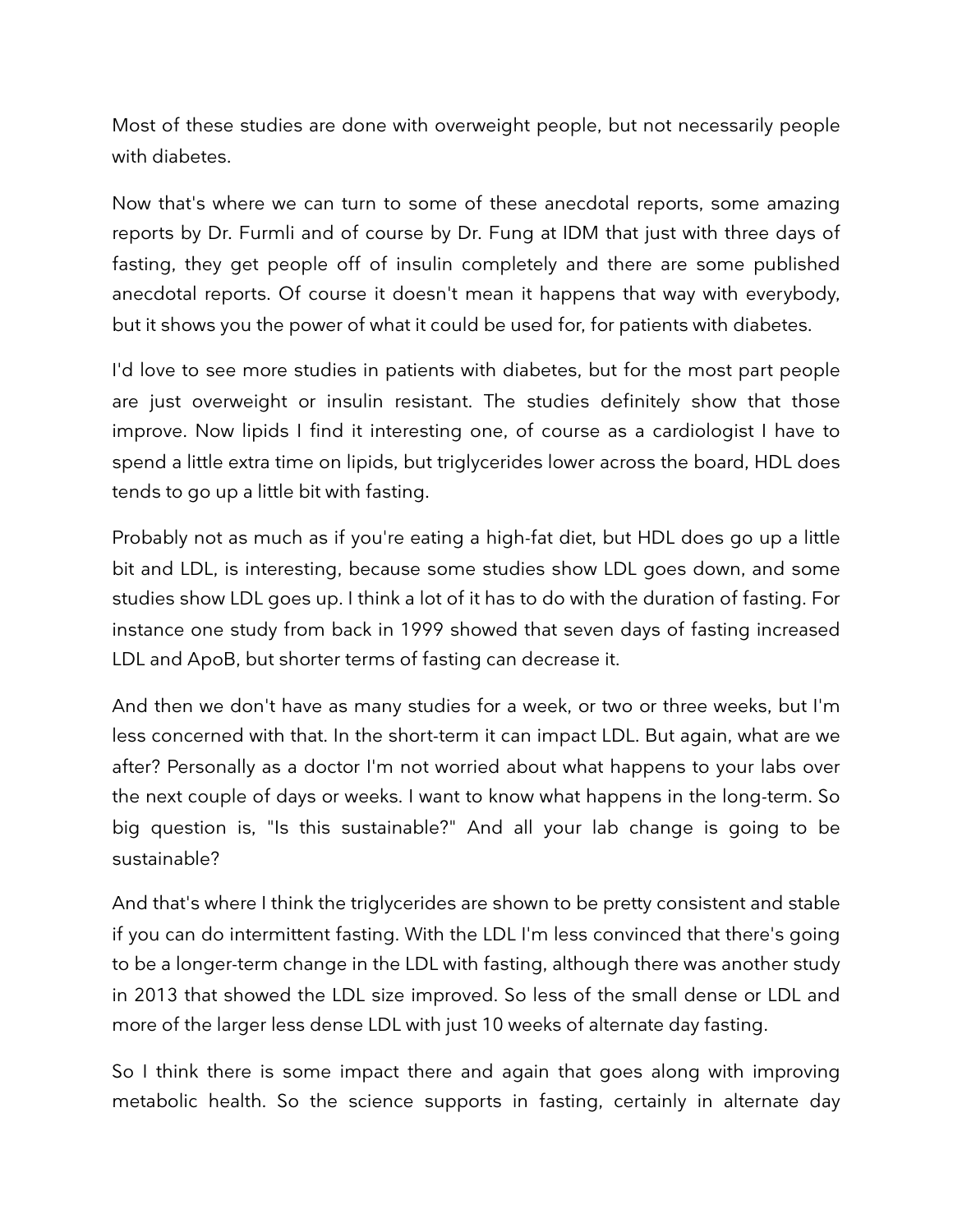fasting, improved blood sugar, improved insulin, improved blood pressure and improved triglycerides and HDL, improved weight, all of the things that go along with this metabolic syndrome. And again it makes sense, you are lowering your insulin levels.

And insulin is thought to be a main trigger of this whole metabolic health, that we have too high insulin levels that are just persistently elevated and fasting is a great way to lower those. Now one of the other most important concepts about intermittent fasting is how it differs from chronic caloric restriction. Because remember I said the concern about chronic caloric restriction was lowering your resting metabolic rate and also losing muscle mass.

Those are some of the main concerns of chronic caloric restriction. So intermittent fasting for 1 to 3 days actually increases your resting metabolic rate, which means at rest you're actually burning more calories. Now at first it sounds too good to be true. I'm not taking anything in and I'm burning more calories. But that's what the science shows.

Within one to three days you actually increase your resting metabolic rate and it makes sense from an evolutionary standpoint. If you're not eating, that means you need to go out and find food. And you're not going to do that as well if your body starts to shut down and decrease your energy expenditure. You need to be able to go out there and have enough energy to find your food. So from an evolutionary standpoint I think it sort of makes sense.

But your body can actually improve your resting metabolic rate for the first three days. In addition your growth hormone increases and that's important because that can help with muscle growth. So if we are concerned about losing muscle mass in the short-term of fasting, it actually looks like our body is smart enough to be able to compensate for that and increase our growth hormone levels so we can actually not lose muscle mass.

Now beyond three days it gets a little murkier I guess you could say. There's some evidence to suggest we do loose a fair amount of muscle mass if we fast beyond three days. But the three-day mark seems to be sort of the sweet spot. And again,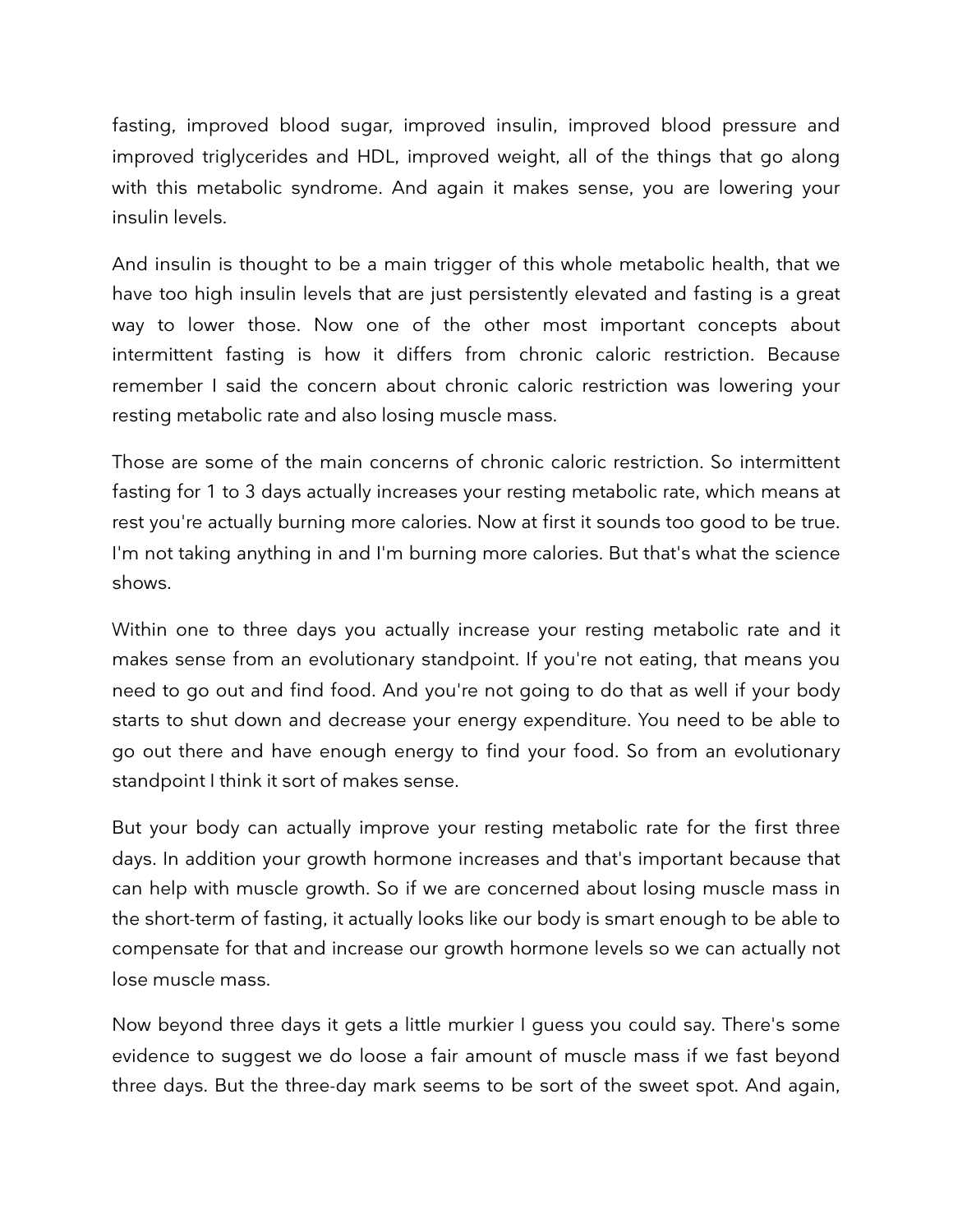the studies for longer than three days are a little controversial because it depends on the patient population. Are you overweight or are you not? Do you have plenty of excess fuel to supply or do you not?

And that makes a difference. But the other concept that I think is important and I haven't seen as many studies on this but staying physically active during intermittent fasting can help maintain muscle mass as well. So don't use this as an excuse... "I am not eating, I'd better not exercise." Go for walks, do some body weight exercises, keep your muscles stimulated to help prevent any potential muscle loss.

And one other potential very interesting benefit from intermittent fasting is in cancer treatments. So not cancer treatment alone but augmenting cancer treatment. There's some suggestion that fasting, restricting all caloric intake, can actually sensitize tumor cells to chemotherapy and radiation therapy. Now this is still in its infancy and there's a lot more evidence that we need to think before comes mainstream. But major institutions like University of California San Francisco, their cancer institute they promote this.

And it's a big turnaround from sort of the common teachings for cancer therapy because it used to be, you just need to get as many calories as you can, because chemotherapy and radiation therapy it's difficult on the body, can make you nauseous, it can make you not want to eat, it can make you weak, so you need to get as many calories as possible.

Some institutions even recommending like the Dairy Queen blizzard shakes to get as many calories but that seems like the last thing you want to do is put more fuel to the fire by giving yourself more sugar, higher insulin levels when you're undergoing this therapy. Now there's a suggestion that intermittent fasting may actually help sensitize tumors and help you do better with your treatment. So something to definitely discuss with your physician.

Again don't do it on your own, that's something you definitely need to discuss with your physician as you're going through this, but it's very interesting, and we should look forward to more studies coming on the road. Now let's switch for a second for the fasting mimicking diet. This is the importance of differencing between the two.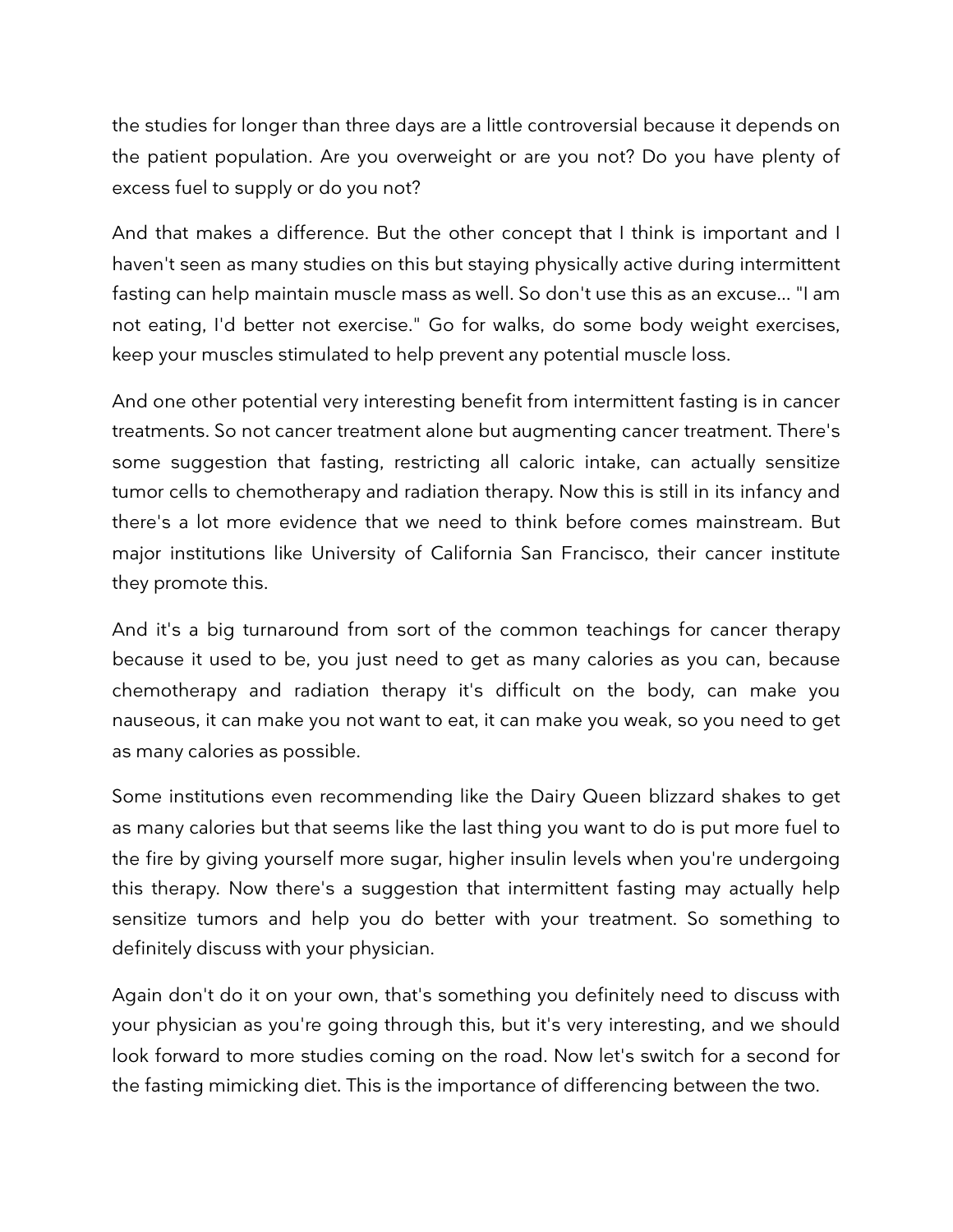That was the science behind intermittent fasting, mostly alternate day fasting. Now the science behind an intermittent-- I'm sorry, the science behind a fasting mimicking diet. So first let's define what a fasting mimicking diet is. Most of the studies are done with what's commercially available. That makes sense, they have a product to promote and they are going to do science to try and do that. I'm not faulting them. You know, it's just how we've gotten some good science.

The way this product is set out... on day one is about 1000 cal, 25 g of protein, 62 g of fat and 85 g of carbohydrates roughly. Days two through five, it's about 700 cal, 15 g of protein, 34 g of fat and 82 g of carbs. So the key being lower calories, lowprotein and relatively high carbohydrate. I mean for people who are on a keto diet, 20 g of carbs a day, they think look at this, I think this is crazy.

There's no way I'm going to eat 80 g of carbohydrates per day, but when you look at the general population 85 g of carbohydrate is lower than certainly the standard American diet or the standard westernized diet. But for most people already following low-carb and keto, this is actually an increase in carbohydrate which is interesting and I'll talk about it. The one that's commercially available is plant-based and low saturated fat and there has been one human study with 71 patients who did this fasting mimicking diet five days per month for three months.

And what they found was weight went down, glucose went down, triglycerides went down and CRP, an inflammatory marker, went down. And so did IGF-1, and we'll talk a little bit about IGF-1. But you can see how it's sort of similar to what the fasting showed with the blood sugar, the blood glucose, the triglyceride, the markers of metabolic syndrome and insulin resistance improved.

Interestingly, those who are at higher risk or sort of started off from a worse baseline improved more and those who were at lower risk or started off from a better baseline still improved, but improved less. So that makes sense. The further you have to go, the more impact you're going to get on this type of intervention.

Now the question about IGF-1; they seem to make a big deal about lowering IGF-1, because that is a growth hormone, a growth stimulant and has been associated with increased risk of cancer. But we also need it for muscle growth. So if you're lowering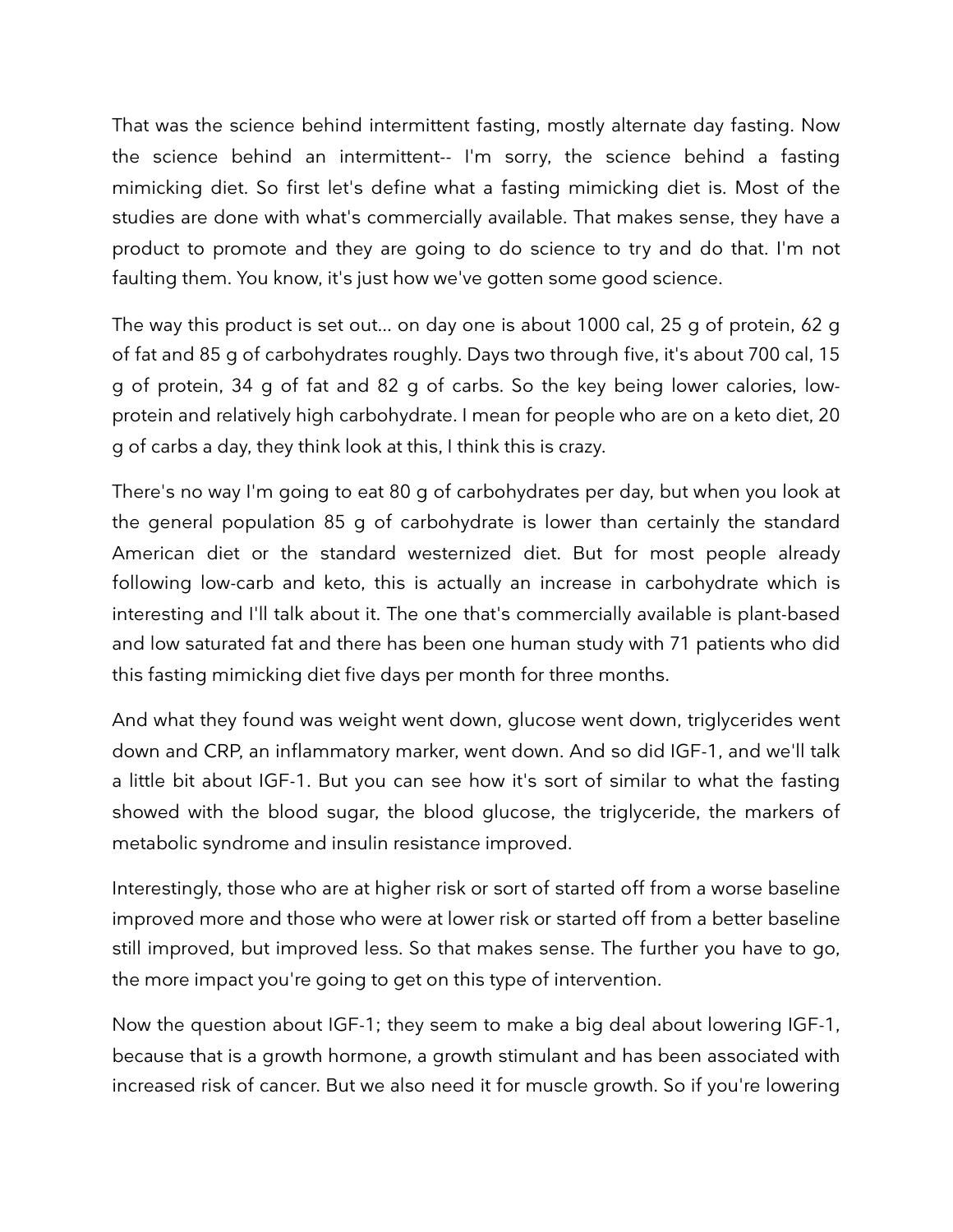IGF-1 and you're not doing anything else to stimulate muscle growth do you put yourself at risk for sarcopenia?

And again that's why you probably don't want the chronic calorie restriction but maybe five days of this per month as they did might still be beneficial with intermittent lowering of IGF-1. So I think that's got some potential. Now a lot of the evidence that they have to support this come from my studies.

And this is where some of the most exciting stuff is, although it's not yet in humans which makes it-- I have to temper my enthusiasm a little bit but in mouse studies they showed that liver cell regeneration, they showed shrinkage of organs that then regrow upon refeeding and one study even showed that pancreatic beta cells could regenerate. So type 1 diabetic mice could reverse their diabetes. The same with Alzheimer's disease, a mouse model for Alzheimer's disease and a mouse model for multiple sclerosis, all showed benefit.

So there's a lot of excitement about this but we have to see it translate to humans first. So it's this concept of basically regenerating ourselves, getting younger cells, and part of this is what we talk about with autophagy as well, that we can recycle and get rid of some of the older less well-functioning and potentially detrimental cells and replace them with newer cells. I mean that truly is sort of the Holy Grail of longevity.

That's how you can make yourself younger, increase your health span and live longer. So if you have a pet mouse, seems to make sense to have him try it, but for us, I'd like to see some human data but it's certainly exciting. Now what's hard to know is, is that something that's only for fasting mimicking diet or does it apply to intermittent fasting as well? We don't have studies comparing one to the other.

The intermittent fasting studies haven't looked at this as much. But personally I don't see any reason why it would be different. They noticed the regeneration on the refeeding, so sort of when you finish the fasting mimicking diet on days like six and seven it's when you start to see a lot of the cell regeneration.

So that makes me think it has more to do with fasting and then starting up your calories again and not so much about the small amount of calories that you have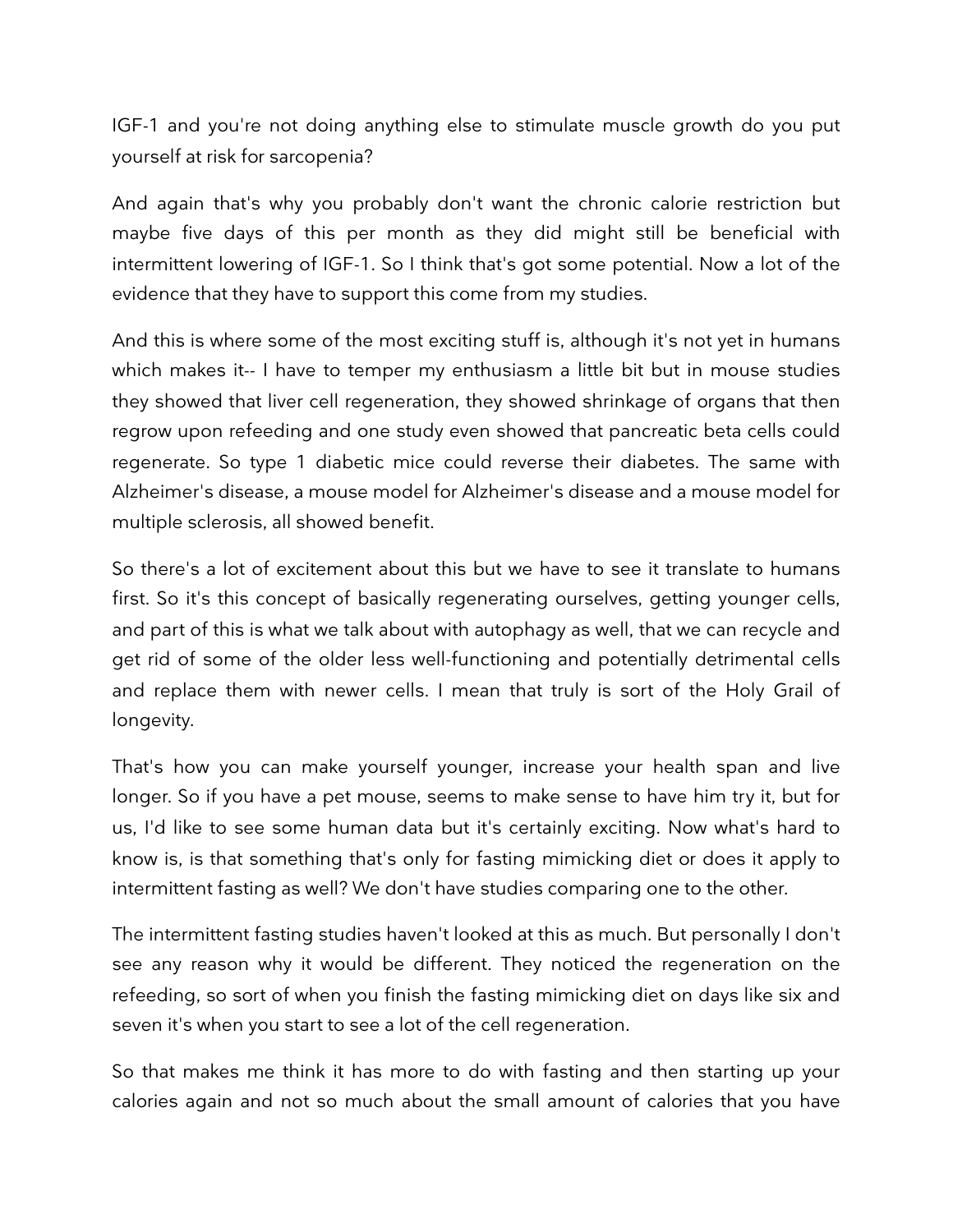during the fasting mimicking diet, if that makes sense. So the bottom line is I think they are pretty similar, the fasting and the fasting mimicking diet.

When it comes to metabolic health they both reduce your glucose, they're both going to improve the markers of metabolic disease, they lower triglycerides, they can improve blood pressure and of course cause weight loss. Now what about longevity? Because that is a big reason why a lot of people look at fasting. And it's so hard to study longevity in humans, you just really can't do it. So it's a lot of mouse studies, some primate studies.

And some markers that we have to make sure we are following the right one and that's the question of, you know, IGF-1. And we hear a lot about the nutrient sensors: insulin, mTOR, mammalian target of rapamycin and MP kinase. Those are the sort of the three nutrient sensors that for longevity the theory is we want to reduce them. Well, insulin, we know about it, we hear about insulin all the time and fasting definitely reduces insulin, intermittent fasting can reduce insulin.

Now curiously, a fasting mimicking diet for most people should reduce insulin if they are coming from a high carb diet. I'm really curious if you come from a low-carb or keto diet what's it going to do to your insulin levels because you're actually eating more carbs than you were before. So I actually have some doubts whether fasting mimicking diet is going to be beneficial for people coming from a low-carb background in terms of insulin.

Then there's mTOR. MTOR similar to IGF-1 I think is something that we want to selectively regulate, because mTOR is necessary for growth, for muscle growth. We don't want to suppress it so much that we lose muscle mass, because then we risk frailty. And here's one of the important points about longevity research; things can be a trade-off, right?

So just because we're lowering something that's associated with a cancer risk, so the thought is chronically high mTOR increases growth which can increase growth of potentially dangerous cells like cancer cells or cells in the brain that can cause Alzheimer's disease, but they also stimulate muscle growth. So if we get rid of it, the trade-off is we become more frail and then our risk of diseases or frailty.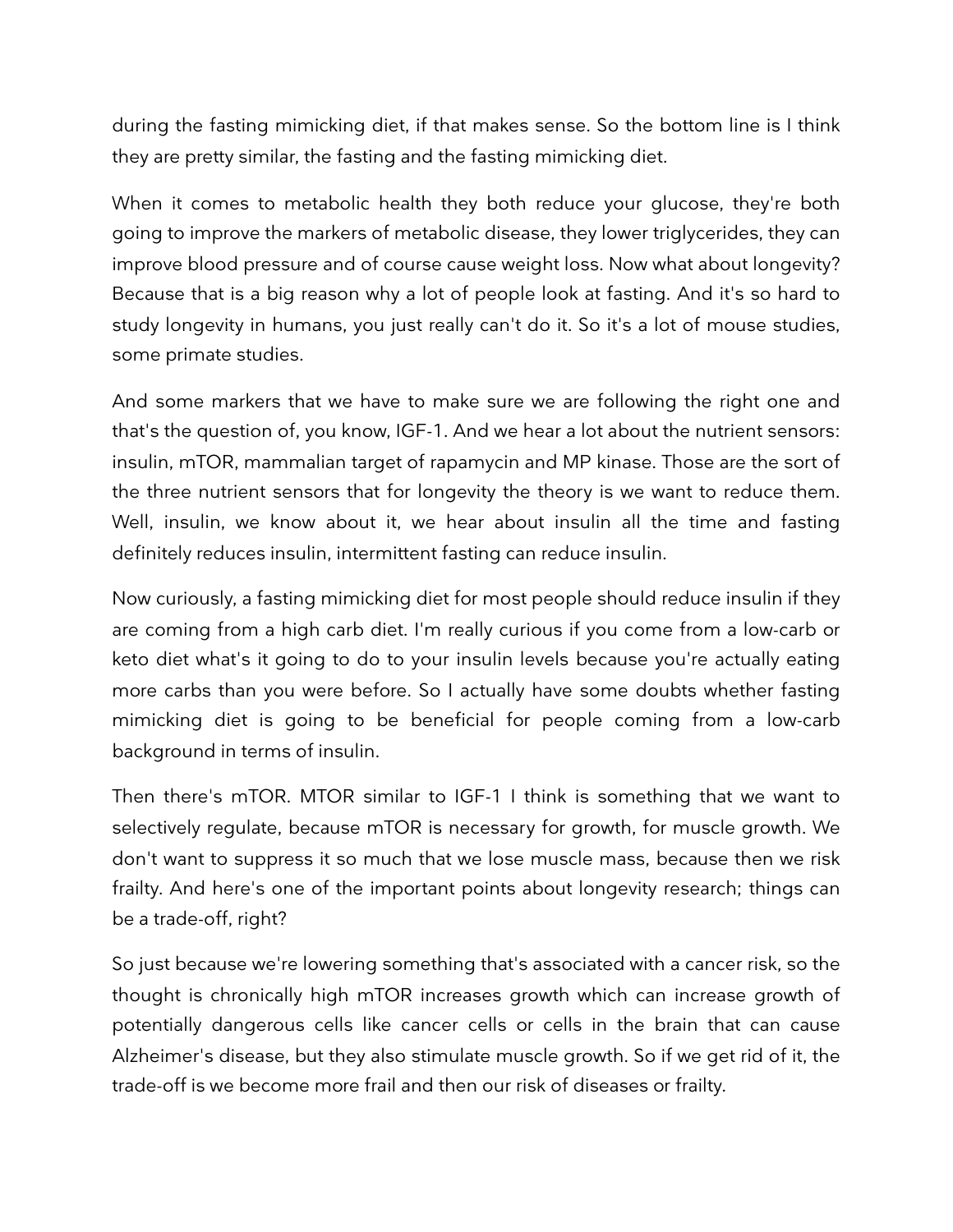So are we actually benefiting ourselves? So we don't know, it's all one big guess. So that's where this concept of intermittent fasting, intermittently suppressing mTOR seems to be pretty exciting or potentially beneficial. And that's why this is a lowprotein fasting mimicking diet. So the fasting mimicking diet and intermittent fasting I think are pretty equivalent in terms of how they impact mTOR. MP kinase is a pure nutrient sensor, so that's just calorie, so obviously fasting is going to impact that as well.

And the fasting mimicking diet is likely low enough that it's going impact that. It's hard to measure in humans although the mouse studies seem to indicate that. So why they go through all this? Well, again because it's comparing fasting and fasting mimicking diet. So again I think fasting wins, intermittent fasting wins, because it's going to hit all the markers, it's definitely going to hit insulin and mTOR and MP kinase, you are going to get all the metabolic benefits.

Fasting mimicking diet likely is going to but I still have that question about insulin. Now let's get to the practical side of it. So a little personal, I've tried three to five days of fasting... I hated it, I got to be honest with you... I do not enjoy it, I don't feel great on it. I tried the fasting mimicking diet and it was a lot easier for me.

So that's me, I have plenty of patients and you can see plenty of stories on Diet Doctor, people just sail through fasting and they do wonderfully with it. So if you are that type of person and you can do three or five days of fasting with just water, just electrolytes, a little bit of tea, staying well-hydrated but no calories, I think that's the best way to go and I think the science probably supports that as well. How often to do it? That's a little more controversial.

Probably anywhere from one to four times per year, I don't know if you need to do it more than that, but again that's sort of like an educated guess based on the science rather than hard science, but where the fasting mimicking diet really has a role from my standpoint is for people like me, people who struggle with fasting and don't enjoy it. And that can be from a psychological reason, it can be from a social reason.

I hate sitting down at the dinner table with my wife and kids and I'm just staring at a blank plate or staring at my herbal tea while they're eating. That's challenging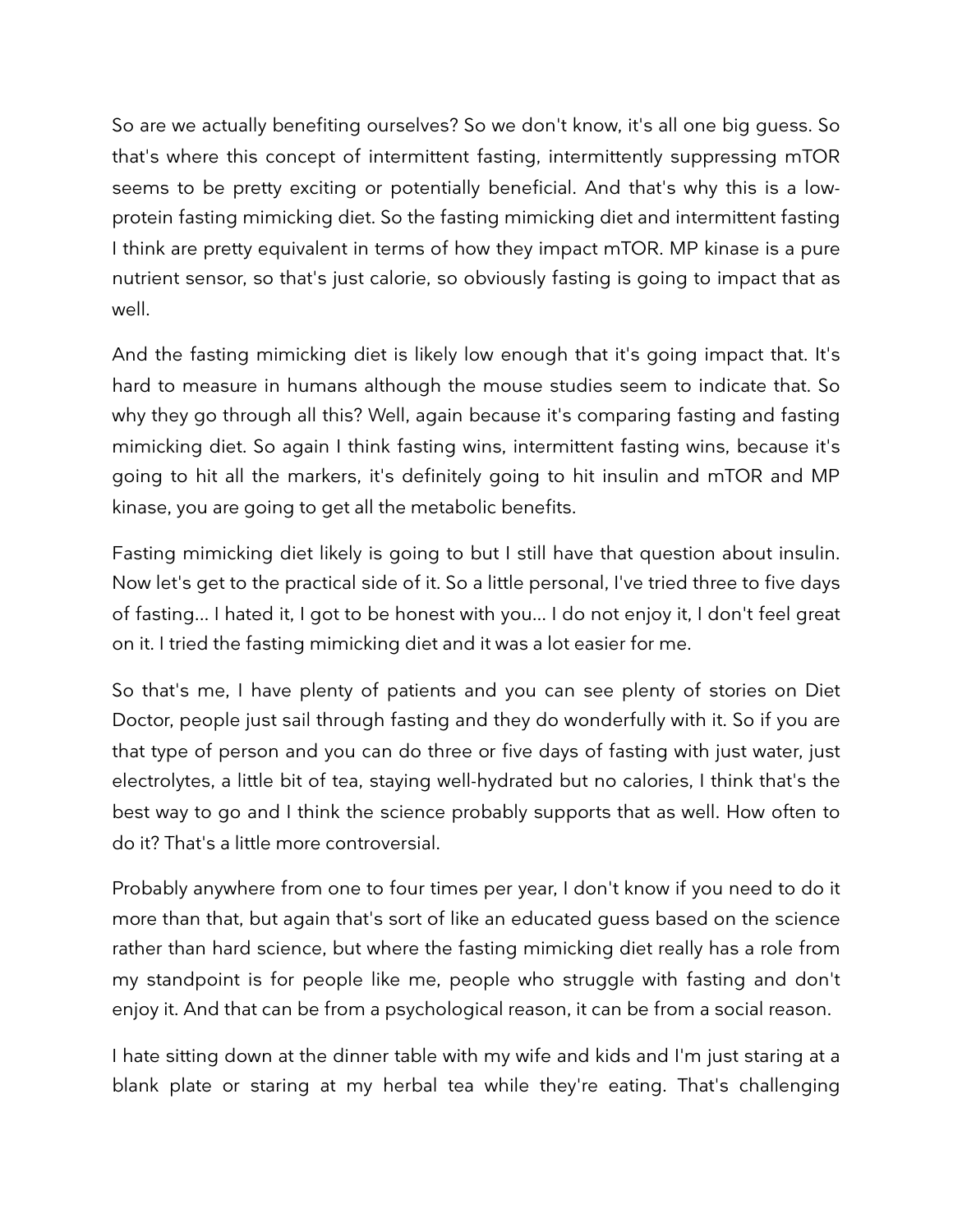psychologically. But if I have even a little bit of food, it makes a difference. So the fasting mimicking diet can really help from that psychologist standpoint.

Now the commercially available one is very nice because, you know, I open my box and I'm only eating what's in this box. I have no decisions to make, I can't cheat or fudge, it's just whatever is in this box. It's also processed and boxed and not real food. So I'm a fan of sort of creating your own fasting mimicking diet and I would like to see it a little bit different. More like 500 cal and much lower carbohydrates. Try and stick to 20 g of carbohydrates to make sure you're still impacting your insulin levels.

And you still want your protein to be low, about 10 g or so of protein, with the rest coming from fat. You can get your fat from macadamia nuts and olives and avocado and you can cook a little bit of steam vegetables with olive oil. That can be your fasting mimicking diet. The thing is to have it clear what you can eat during the day so there's no question marks. Because again that gets into the psychology of food.

So as a quick aside, one of the lessons I learned going through all these experiments with fasting and fasting mimicking diet is what a complicated relationship we have with food. And I know that it's probably not a surprise for most people, but it's interesting to go through the process and see what you learned.

Just the anticipation of food, knowing that is there or not there, the texture and the crunch and the social aspect of being with other people. Those are real issues that we have to address. We can't just tell people, "Just don't eat and you'll be fine." We have to address these issues because they go through people's minds. Some of the other things I learned are kind of how ridiculous our portion sizes are.

When you can do a fasting mimicking diet and you realize you are not that hungry and then when you start to get back to your regular food and you go out to eat and you see how huge these portions are, it's obscene how big they are. So I think a fasting and fasting mimicking diet experiment for people is very good to sort of help with the rest of your life to understand how as a society our portion sizes have gotten a little bit out of control.

One of the other big things I learned is this concept of hunger. Like how we feel hunger and how we react to hunger. Because remember, in the beginning I said, it is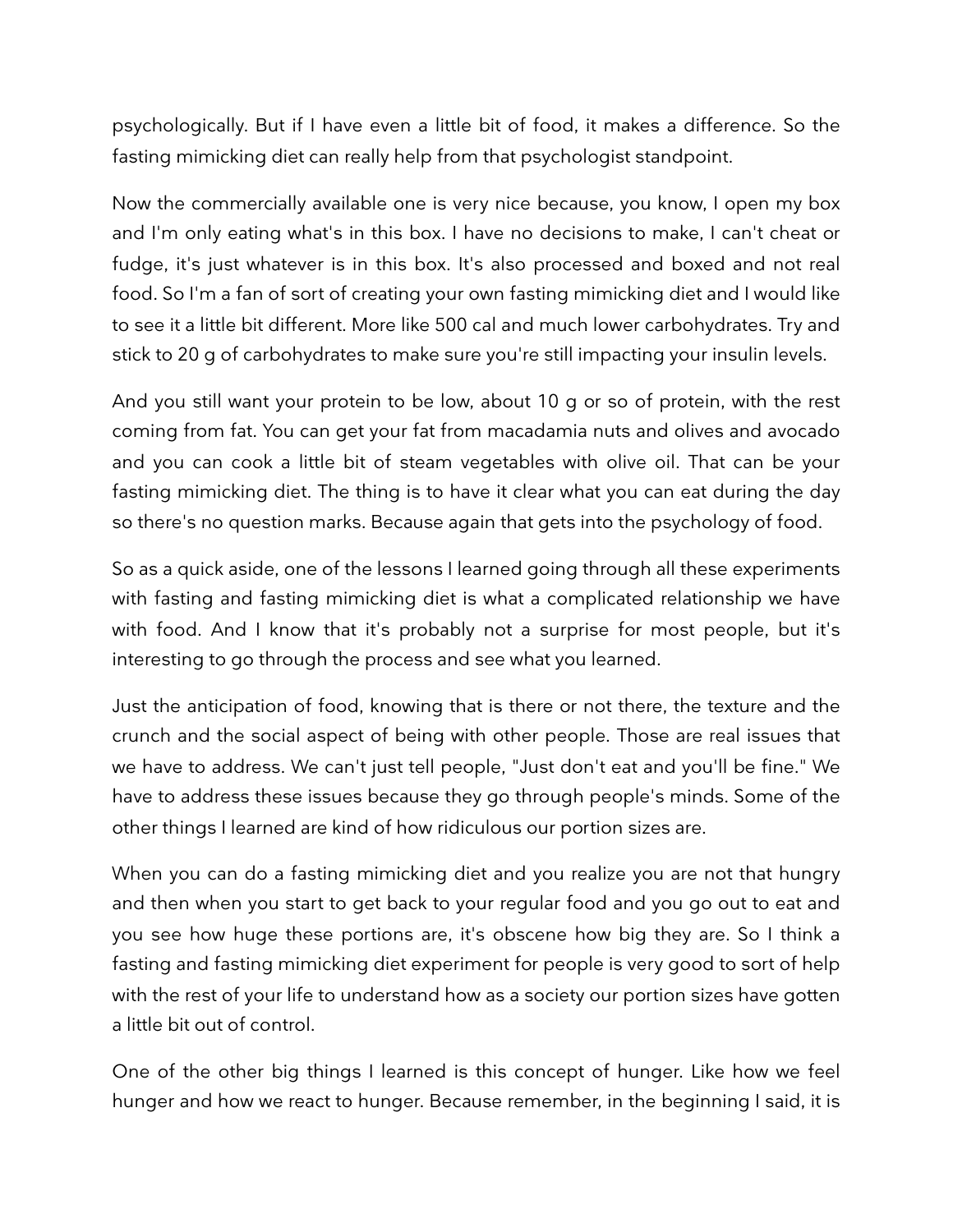like the medical community has this fear of hunger and it's been instilled in people that we have to avoid hunger at all cost. Hunger is not that big of a deal and that you need a fast or a fasting mimicking diet to understand that.

Hunger is all relative and it's so interesting that most people agree that hunger is worse in sort of the first 24 to 48 hours of a fast and then it gets better and you can realize that you can live with hunger and even you can readjust your sensation of what hunger means and that's an important lesson for people.

So beyond all these scientific benefits of fasting and fasting mimicking diets, I really enjoy the psychological benefits for myself and for my patients and I think you might be able to benefit from that as well, because it really helps you reset your hunger cues and then the rest of your life whether you are doing time restricted eating, whether you are doing intermittent fasting or just eating normally, you realize what those hunger cues mean and that they don't mean as much as you thought they did.

So that's sort of my rundown of both the science and the practical aspects of fasting, intermittent fasting and a fasting mimicking diet. In summary the science is still in its infancy, we're going to learn a lot more. I don't know that there's a whole lot of science saying one is better than the other but my version of fasting mimicking diet would definitely have lower carbs to try and lower insulin more.

I like it for the psychological and the social aspect of it, but don't think it provides anything more than intermittent fasting does. Now the last point I'll make is when you break your fast it's not like you go right back to eating a full meal, because your body is not going to be happy with that. So you have to think about it if it's a three or a five-- say it's a five day fast... you have to think about it as a six day fast.

It's five days of fasting, one day is a transition day and then back to your regular diet. The transition day being some light snacking, still try and stay low-carb, not full meals yet, maybe some soup, some bone broth, that type of thing and then on your next day that's when you can sort of get back to your regular diet.

Remember to remain hydrated, supplement with electrolytes, remember the precautions we talked about in the beginning and of course this doesn't mean everybody should run out and try it. This is just information for you to assimilate. If